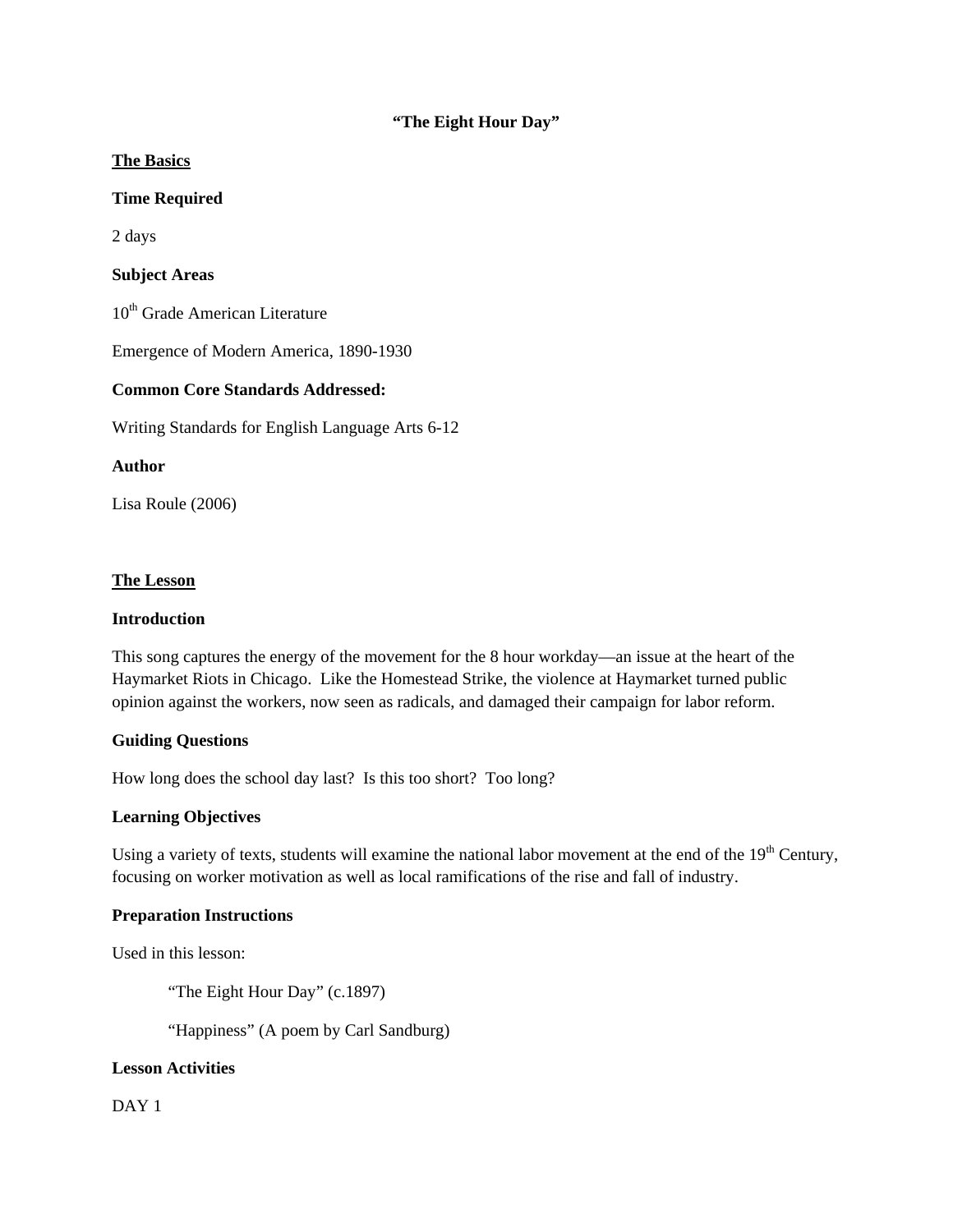Opening Activity: Carl Sandburg's poem: "Happiness"

• Possible Discussion questions: What does the speaker think of the executives and professors? How do you know? Why does the speaker admire the Hungarians? What do you need in order to be happy at home? What do you need in order to be happy at work? Why would the executives be incapable of describing happiness? (Respond in writing 5 mins, then discuss)

Main Activity: "The Eight Hour Day" and Selected Chicago Labor Incidents

- Step One: Listen to the song.
	- o Discussion questions: According to the lyrics, what obstacles are keeping the workers from experiencing "peace and happiness?" Do you think their requests are unreasonable? If you were their boss, would you be in favor of granting their requests? Why or why not? Do you think this song would have been a powerful persuader for their cause? Why or why not? [NB: The tune for this song is "The British Grenadiers," a well-known tune from the Revolutionary era. Why might this tune be used for this text?]
	- o How do the instrumental sounds of the song add to its overall meaning? Do you think the musical tone matches the emotional content of the lyrics? How does the music serve to emphasize the more important sections of lyric?
- Step Two: Writing in response to images from press relating to Haymarket and Pullman.
	- o (Online resources at Chicago Historical Society http://www.encyclopedia.chicagohistory.org/pages/1211.html -and Library of Congress.) Teacher will select a collection of images, and number them for distribution around the room. (Images for Pullman and Haymarket, approx. 10 each, should be grouped separately.)
	- o Students will be assigned an event to explore, and will then travel from photo to photo, briefly describing what they see in the images. Who are the subjects of the photo? What is happening in the photo? What is the environment, etc.
	- o Once the circuit is completed, students will write a brief newspaper article describing either Haymarket or the Pullman strike. Writing should be completed as homework.

## DAY<sub>2</sub>

- Opening Activity: Carl Sandburg's poem, "Chicago" (Poem available: http://carlsandburg.com/chicago.htm)
	- o Discussion questions: List the industries described in the opening stanza of the poem. What sort of mental images do you see when you read this poem? (sketch them) What is the overall tone or emotion of this song? What words help build the tone of the poem? Why do these struggling people seem to be happy?
- Main Activity: Upton Sinclair's The Jungle (entire text available online at: http://sunsite.berkeley.edu/Literature/Sinclair/TheJungle/)
	- o Read chapter one of the novel and write a paragraph explaining why Carl Sandburg would classify these characters as happy people.